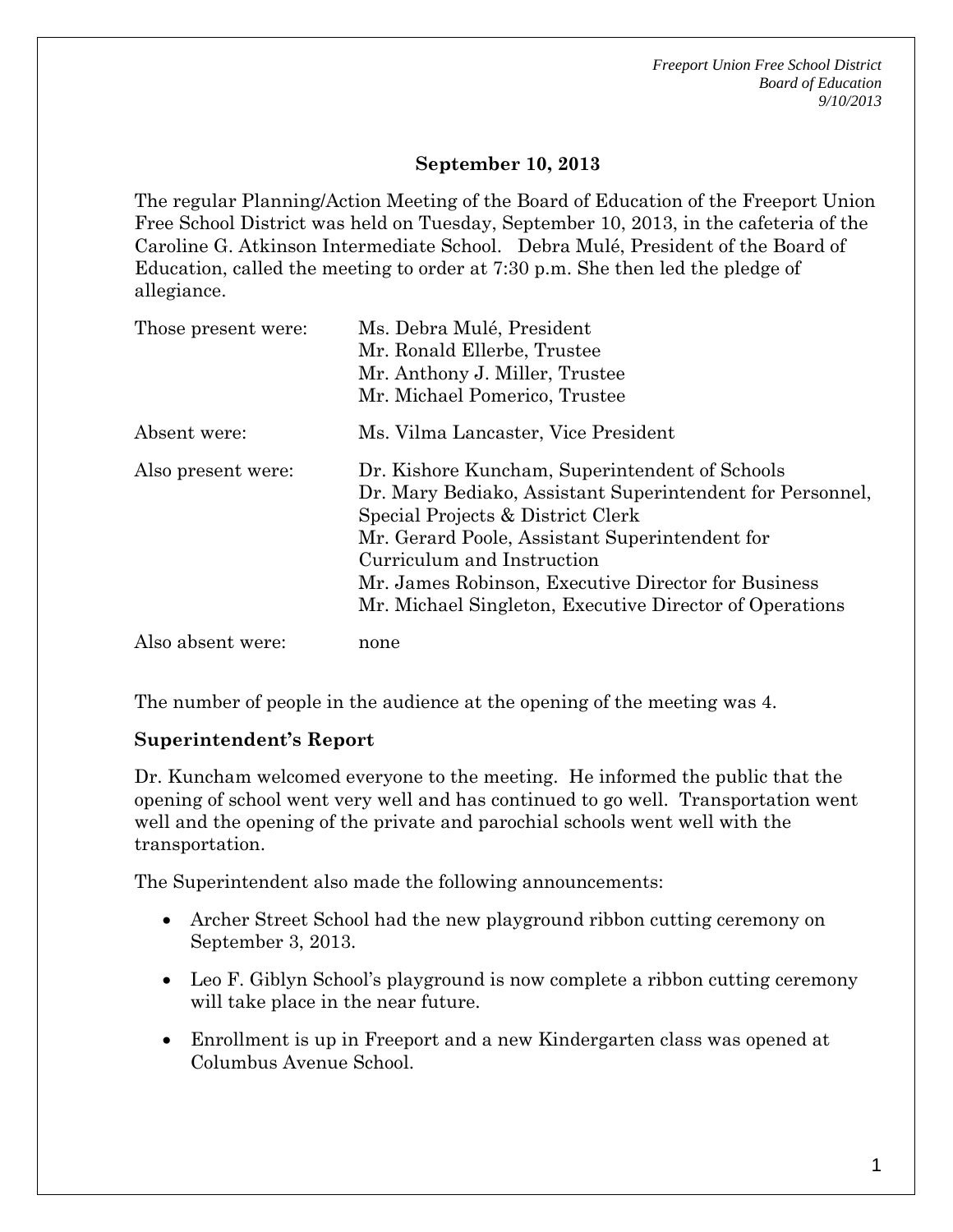- J. P. Morgan Chase along with United Way donated 250 backpacks, filled with school supplies, to the Children of Atkinson School. The Board President, Mrs. Debra Mulé, and the Superintendent assisted in the presentation.
- Congratulations to Meredith Jones (Physical Ed Teacher, FHS), Sarah Molese (District Lead Nurse, FHS) and Lorie Regan (Nurse, FHS), who are selected to receive the American Heart Association's "Louis J. Acompora Heart Saver Award."
- Congratulations also to Dr. Alice Kane, Director of Pupil Personnel, she has been asked to join the Executive Board of LIASEA (Long Island Special Education Administrators) as the Board's Secretary.
- The Freeport High School Select Chorale will be at Citi Field to sing the National Anthem on September 17, 2013.

# **Questions from the Public**

The public was given the opportunity to address the Board of Education. Each speaker was allowed to address the Board for four minutes on any topic. The Board and administration addressed the comments from the public.

## **Items for Action**

On a motion by Mr. Pomerico and a seconded by Mr. Ellerbe the following item was approved:

## **CSE/CPSE Minutes**

**BE IT RESOLVED,** that the Board of Education of the Freeport Union Free School District hereby accepts the minutes of the meetings of the committees on special education and preschool special education for the following dates:

August 6, 7, 13, 15, 20, 21, 2013

The vote was unanimous, Ellerbe, Miller, Mulé and Pomerico.

On a motion by Mr. Ellerbe and a seconded by Mr. Miller the following item was approved:

# **Change of Status**

**BE IT RESOLVED,** that the Board of Education of the Freeport Union Free School District hereby approves the following change of status as listed below:

**Nicole Finch,** Teaching Assistant, change of status from part-time to full-time (replacing D. Barry, resigned) effective September 1, 2013, anticipated tenure date is September 1, 2016, compensation will now be \$16,712.38, assignment: Giblyn.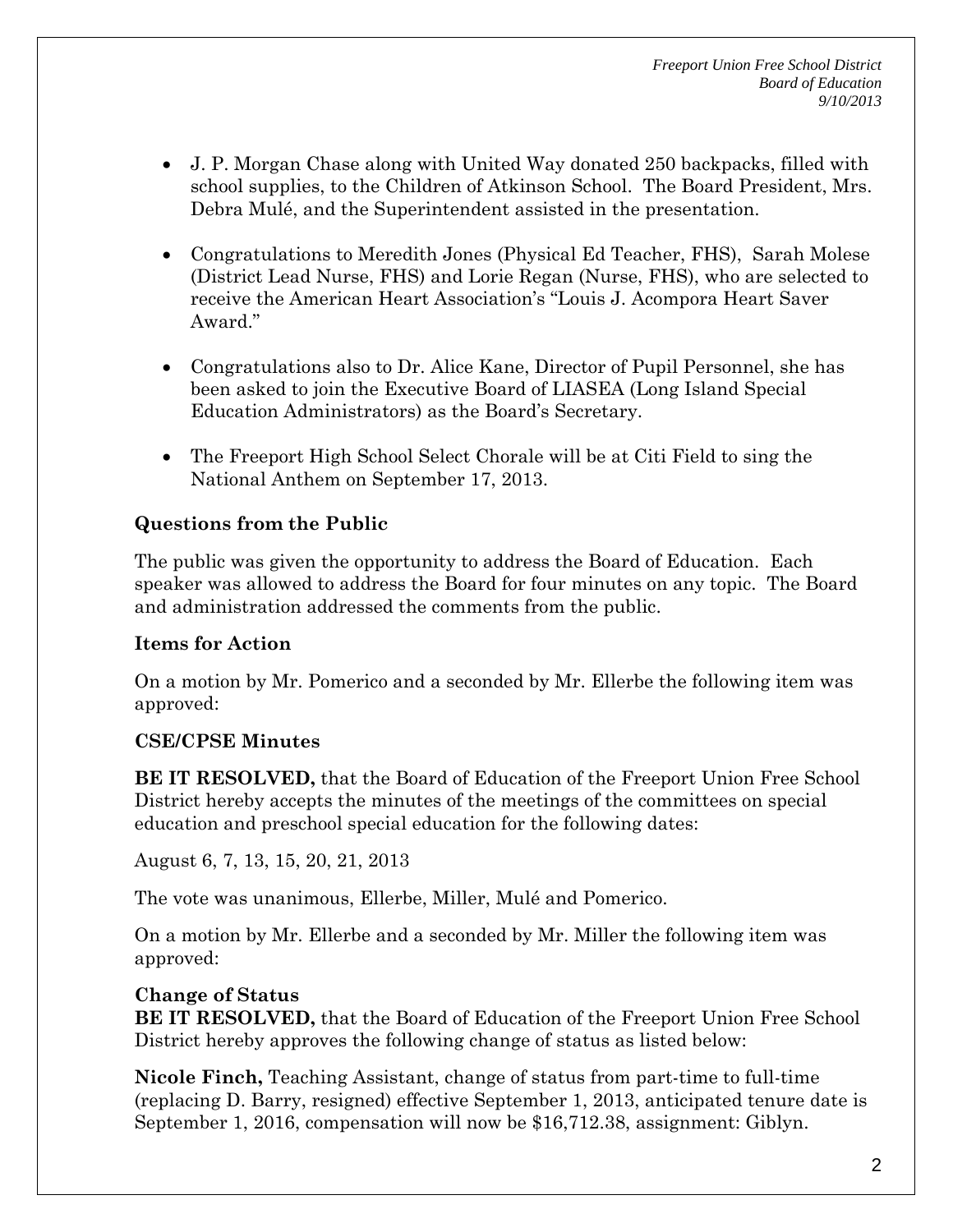**Randy Meshnick,** Teaching Assistant, change of status from part-time to full-time (replacing L. Randazzo, retired) effective September 1, 2013, anticipated tenure date is September 1, 2016, compensation will now be \$20,432.10, assignment: Giblyn. The vote was unanimous, Ellerbe, Miller, Mulé and Pomerico.

On a motion by Mr. Miller and a seconded by Mr. Pomerico the following item was approved:

# **Resignation of Staff**

**BE IT RESOLVED**, that the Board of Education of the Freeport Union Free School District hereby accepts the letter(s) of resignation from the following staff member(s) as listed below:

**Karla Ramirez**, full-time Teaching Assistant, effective August 21, 2013, to accept a position in another District.

**Mary Casalone**, full-time Teaching Assistant, effective August 20, 2013, for personal reasons.

**Sherill Taylor-Morgan,** part-time Teaching Assistant, effective August 19, 2013, for personal reasons.

**Elizabeth Testa,** full-time Teaching Assistant, effective August 26, 2013, to accept a position in another District.

The vote was unanimous, Ellerbe, Miller, Mulé and Pomerico.

On a motion by Mr. Pomerico and a seconded by Mr. Ellerbe the following item was approved:

# **Appointment of Staff – Probationary**

**BE IT RESOLVED**, that the Board of Education of the Freeport Union Free School District, upon the recommendation of the Superintendent, hereby appoints the individuals listed in the attached Appointment of Staff Report - Temporary, in accordance with the rules of the Board of Regents. These individuals shall possess appropriate certification allowing them to serve as teachers in the public schools of New York.

**Megan Fritz**, full-time Teaching Assistant, a probationary appointment effective September 1, 2013 through August 31, 2016, with an anticipated tenure date of September 1, 2016. Compensation will be according to the FTAA Schedule at \$19,226. Assignment: Archer.

**Rachel Eilam,** full-time Teaching Assistant, a probationary appointment effective September 1, 2013 through August 31, 2016, with an anticipated tenure date of September 1, 2016. Compensation will be according to the FTAA Schedule at \$19,226. Assignment: Atkinson.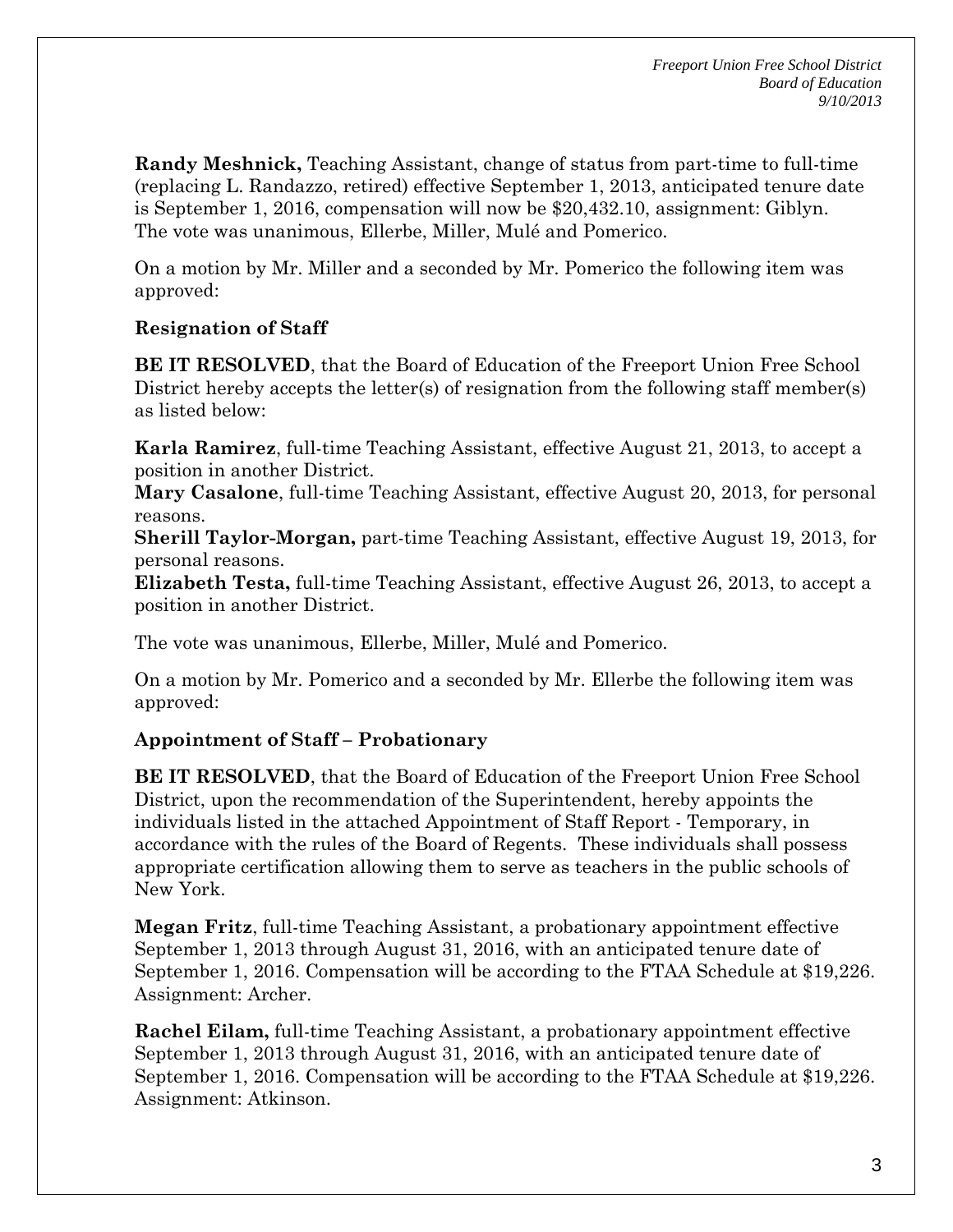**Elaine Reichert,** full-time Teaching Assistant, a probationary appointment effective September 1, 2013 through August 31, 2016, with an anticipated tenure date of September 1, 2016. Compensation will be according to the FTAA Schedule at \$19,226. Assignment: Atkinson.

**Constance Budd,** full-time Teaching Assistant, a probationary appointment effective September 1, 2013 through August 31, 2016, with an anticipated tenure date of September 1, 2016. Compensation will be according to the FTAA Schedule at \$19,226. Assignment: Bayview

**Natasha Rhodes,** full-time Teaching Assistant, a probationary appointment effective September 1, 2013 through August 31, 2016, with an anticipated tenure date of September 1, 2016. Compensation will be according to the FTAA Schedule at \$16,226. Assignment: Atkinson.

**Mauricio Riveros-Villanueva,** full-time Teaching Assistant, (Lab Facilitator) a probationary appointment effective September 1, 2013 through August 31, 2016, with an anticipated tenure date of September 1, 2016. Compensation will be according to the FTAA Schedule at \$23,597. Assignment: Atkinson.

**Ilene Weinstein,** full-time Teaching Assistant, a probationary appointment effective September 3, 2013 through September 2, 2016, with an anticipated tenure date of September 3, 2016. Compensation will be according to the FTAA Schedule at \$19,226. Assignment: Atkinson.

**Rachel Kugelmass,** full-time Teaching Assistant, a probationary appointment effective September 3, 2013 through September 2, 2016, with an anticipated tenure date of September 3, 2016. Compensation will be according to the FTAA Schedule at \$19,226. Assignment: New Visions.

**Michele Velasquez,** full-time Teaching Assistant, a probationary appointment effective September 3, 2013 through September 2, 2016, with an anticipated tenure date of September 3, 2016. Compensation will be according to the FTAA Schedule at \$19,226. Assignment: Giblyn.

**Anabel Lopez,** full-time Teaching Assistant, a probationary appointment effective September 9, 2013 through September 8, 2016, with an anticipated tenure date of September 9, 2016. Compensation will be according to the FTAA Schedule at \$19,226. Assignment: Giblyn.

The vote was unanimous, Ellerbe, Miller, Mulé and Pomerico.

On a motion by Mr. Ellerbe and a seconded by Mr. Miller the following item was approved:

## **Appointment of Instructional Staff - Temporary**

**BE IT RESOLVED**, that the Board of Education of the Freeport Union Free School District, upon the recommendation of the Superintendent, hereby appoints the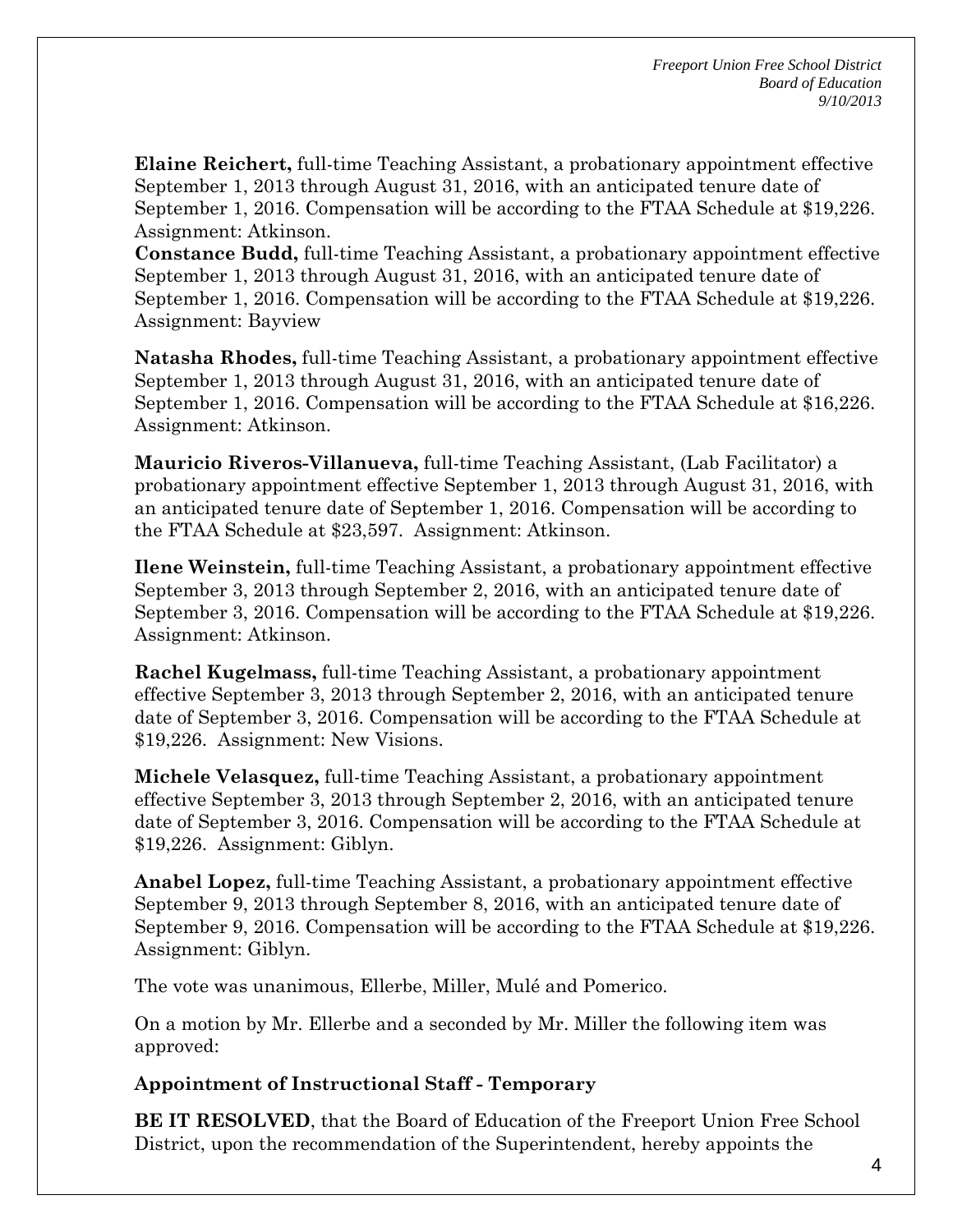individuals listed in the following Appointment of Staff Report - Temporary, in accordance with the rules of the Board of Regents. These individuals shall possess appropriate certification allowing them to serve as teachers in the public schools of New York.

**Lindsey McClain**, Permanent Substitute, a temporary appointment effective September 1, 2013 through June 27, 2014. Compensation for this will be at the Substitute Pay Rate of \$125 per day. Assignment: Bayview.

**Stefanie Adames,** Permanent Substitute, a temporary appointment effective September 1, 2013 through June 27, 2014. Compensation for this will be at the Substitute Pay Rate of \$125 per day. Assignment: Giblyn.

**Genevieve Florkowski**, Permanent Substitute, a temporary appointment effective September 1, 2013 through June 27, 2014. Compensation for this will be at the Substitute Pay Rate of \$125 per day. Assignment: FHS.

**Randolph Mills**, Permanent Substitute, a temporary appointment effective September 1, 2013 through June 27, 2014. Compensation for this will be at the Substitute Pay Rate of \$125 per day. Assignment: FHS.

**Nicholas Kenney**, Permanent Substitute, a temporary appointment effective September 1, 2013 through June 27, 2014. Compensation for this will be at the Substitute Pay Rate of \$125 per day. Assignment: FHS.

**Stephen Smar**, Permanent Substitute, a temporary appointment effective September 1, 2013 through June 27, 2014. Compensation for this will be at the Substitute Pay Rate of \$125 per day. Assignment: FHS.

**Anthony Wysocki**, Permanent Substitute, a temporary appointment effective September 1, 2013 through June 27, 2014. Compensation for this will be at the Substitute Pay Rate of \$125 per day. Assignment: FHS.

**Jose Martelo**, Permanent Substitute, a temporary appointment effective September 1, 2013 through June 27, 2014. Compensation for this will be at the Substitute Pay Rate of \$125 per day. Assignment: FHS.

**Jesse DiMartino**, Permanent Substitute, a temporary appointment effective September 1, 2013 through June 27, 2014. Compensation for this will be at the Substitute Pay Rate of \$125 per day. Assignment: FHS.

**Dolores Miller,** Elementary Teacher, (Leave Replacement) Return from Preferred Eligibility List, a temporary appointment effective September 1, 2013 through January 31, 2014. Compensation will be \$78,567 pro rated. Assignment: Bayview.

**Amy Mayo,** Permanent Substitute, a temporary appointment effective September 3, 2013 through June 27, 2014. Compensation for this will be at the Substitute Pay Rate of \$125 per day. Assignment: Bayview.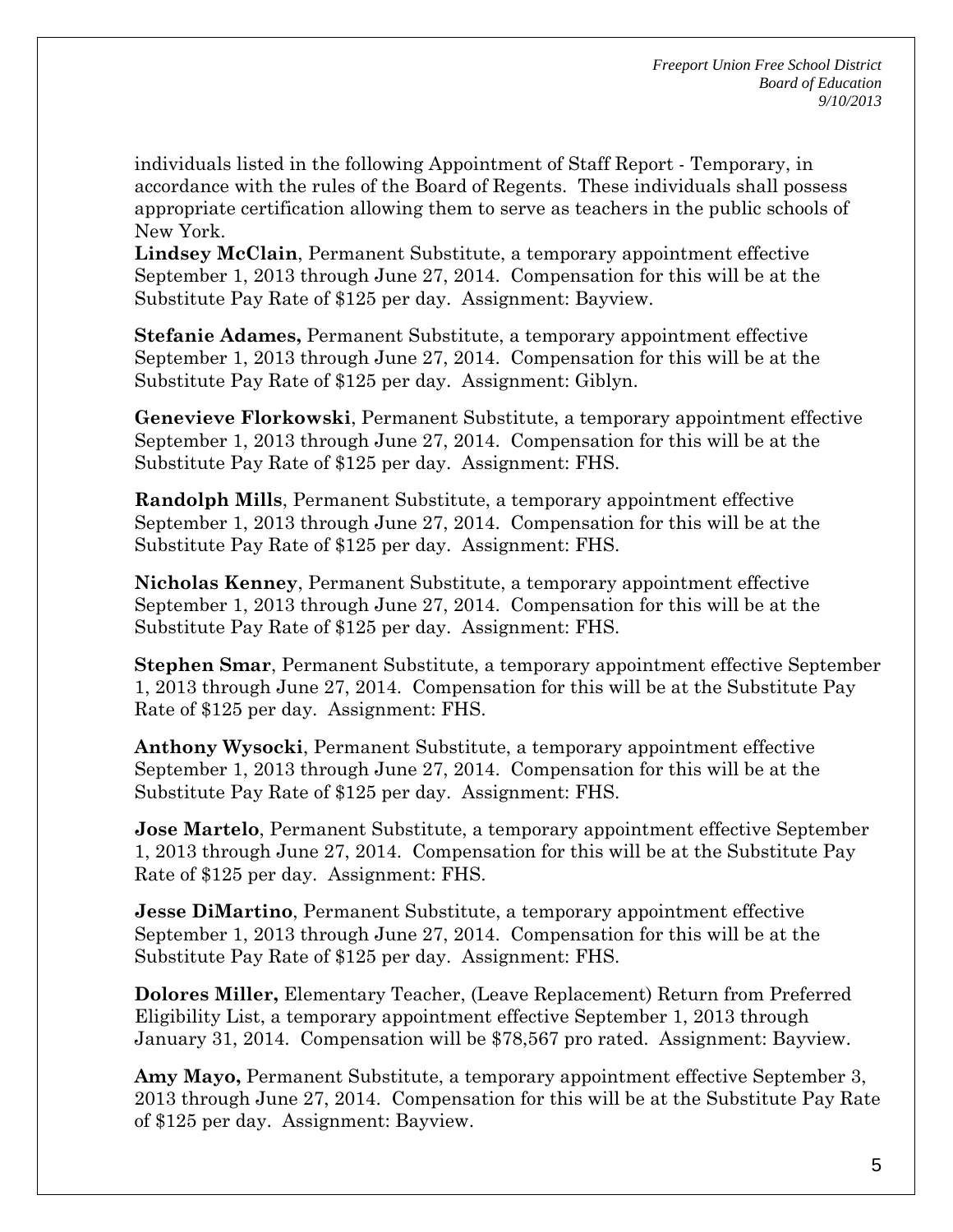**Kevin Devivio,** Permanent Substitute, a temporary appointment effective September 3, 2013 through June 27, 2014. Compensation for this will be at the Substitute Pay Rate of \$125 per day. Assignment: FHS.

**Jill Pfeiffer,** part-time Teaching Assistant, a temporary appointment effective September 3, 2013. Compensation for this position will be according to the FTAA Contract at \$12,272. Assignment: Archer.

**Madeline Game,** part-time Teaching Assistant, a temporary appointment effective September 3, 2013. Compensation for this position will be according to the FTAA Contract at \$12,272. Assignment: Bayview.

**Niki-Lyn Anglim,** Permanent Substitute, a temporary appointment effective September 9, 2013 through June 27, 2014. Compensation for this will be at the Substitute Pay Rate of \$125 per day. Assignment: FHS.

**Magaly Rodriguez,** Permanent Substitute, a temporary appointment effective September 9, 2013 through June 27, 2014. Compensation for this will be at the Substitute Pay Rate of \$125 per day. Assignment: Atkinson.

**Nicole Revilli,** Permanent Substitute, a temporary appointment effective September 1, 2013 through June 27, 2014. Compensation for this will be at the Substitute Pay Rate of \$125 per day. Assignment: Columbus.

On a motion by Mr. Miller and a seconded by Mr. Pomerico the following item was approved:

# **Extension of Probation**

**BE IT RESOLVED** that the Board of Education of the Freeport Union Free School District hereby extends the probationary period ending date by one year to October 11, 2014, for the following individual, in accordance with the provisions of a letter dated August 26, 2013: Daniel Wittich, Elementary Teacher, probationary period extended to October 11, 2014.

The vote was unanimous, Ellerbe, Miller, Mulé and Pomerico.

On a motion by Mr. Pomerico and a seconded by Mr. Ellerbe the following item was approved:

# **Approval of an Agreement with BOCES for Xerox Equipment**

**BE IT RESOLVED,** that the Board of Education of the Freeport Union Free School District hereby approves a contract between Freeport Union School District and the Board of Cooperative Education Services (BOCES)/Xerox for Project 23-392557 AP to replace obsolete photocopy equipment with multifunction Xerox printers.

The vote was unanimous, Ellerbe, Miller, Mulé and Pomerico.